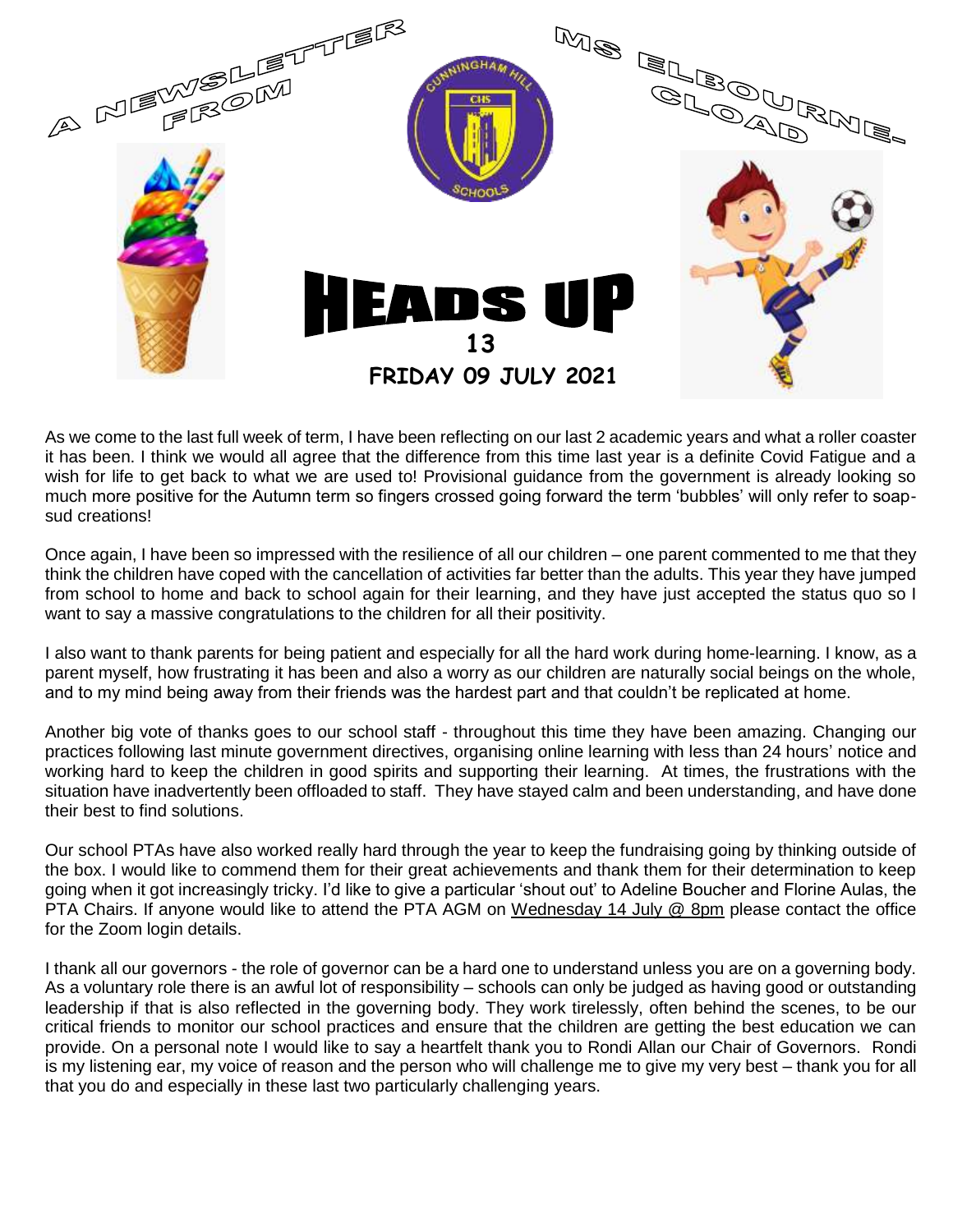# **Staffing Changes**

## **Junior School**

Mr Miller will be retiring at the end of this year after 27 years teaching in the Junior School. He has been a fantastic asset to the school for many years and we now have several parents at the school who were taught by him. He will be keenly remembered for his guitar club and his choirs and for teaching countless Year 6 cohorts the 'Moving on' Song. Two of our TAs, Mrs Millen and Miss Morrisey are also leaving the Juniors to further their careers. Miss Fox will also be going off on maternity leave at the end of term (or maybe before!) but will be back with us next year.

We are welcoming Mr Harrison as a class teacher, Miss Ryan as a Behaviour and Learning Mentor across both schools, Mrs Jones as a Teaching Assistant and Mr Cunningham will be our new caretaker.

### **Infant School**

Mrs Caramelo is leaving as a Year 1 teacher and going to teach at another school. Our TA Mrs Fredricks leaves us for a position closer to home and Mrs Mcgrath has joined the Visual Impairment Team, and although no longer a school member of staff, is still working with us to support a student.

We will be welcoming Ms Harding who will be the class teacher in Purple Class. Mrs Walker-Smith is also going off on maternity leave, and we have Miss Boylan joining us in Silver Class. Mr Nicholson who was at the Junior School for several years will be joining to do PE/PPA cover. Miss Guy has started with us as a Teaching assistant.

We wish our leavers all the very best in the future and welcome our new staff to our schools.

### **Is football coming home?**

So, Sunday is the big night for the final of the European Championships, and I know that lots of our Federation families will be watching the game. Now normally this wouldn't be something that would affect schools, but as this is already a historic event (55 years since an England men's football tournament final), and it has been a pretty dismal year, we understand that more children may be staying up late on a school night. Therefore, although Monday morning will be a normal school start and lessons will start on time, we will leave registers open a bit later and so children will not be marked late until 9.30am. If there are any children who do come in a little later than their usual start time, then we ask that they go through the front door (side gates will be locked as usual).

#### **Reports**

Reports will be sent via ParentMail this year. This is an automated send out and should get to you some time after 4pm today. Year 2 parents will also receive a paper copy of their Phonics screening test results on Monday. If there any technical issues with the reports (or you don't receive one) please email [admin@cunninghamhill.herts.sch.uk](mailto:admin@cunninghamhill.herts.sch.uk) .

#### **Report query consultations**

We don't anticipate many parents to need this consultation, but if there are any specific queries with the reports that you want to speak to the teachers about, we have changed the 'drop in' Consultations on Wednesday 14<sup>th</sup> (Tues 13<sup>th</sup>) For Gold Class) to 5 minute telephone calls. If you would like to book a call with your teacher please email the relevant school [\(infant@cunninghamhill.herts.sch.uk](mailto:infant@cunninghamhill.herts.sch.uk) or [juniors@cunninghamhill.herts.sch.uk\)](mailto:juniors@cunninghamhill.herts.sch.uk) with your child's teacher's name in the subject box and this will be arranged.

#### **Parent Questionnaires**

Thank you to those parents who responded to the parent questionnaires that went out before half term. We had 106 infant and 124 junior replies. The vast majority of responses were positive for most areas. However in both schools the amount of homework, being kept informed, the schools working closely with parents, and the range of enrichment clubs all had less positive responses. The Juniors also had more negative response for the children making good progress.